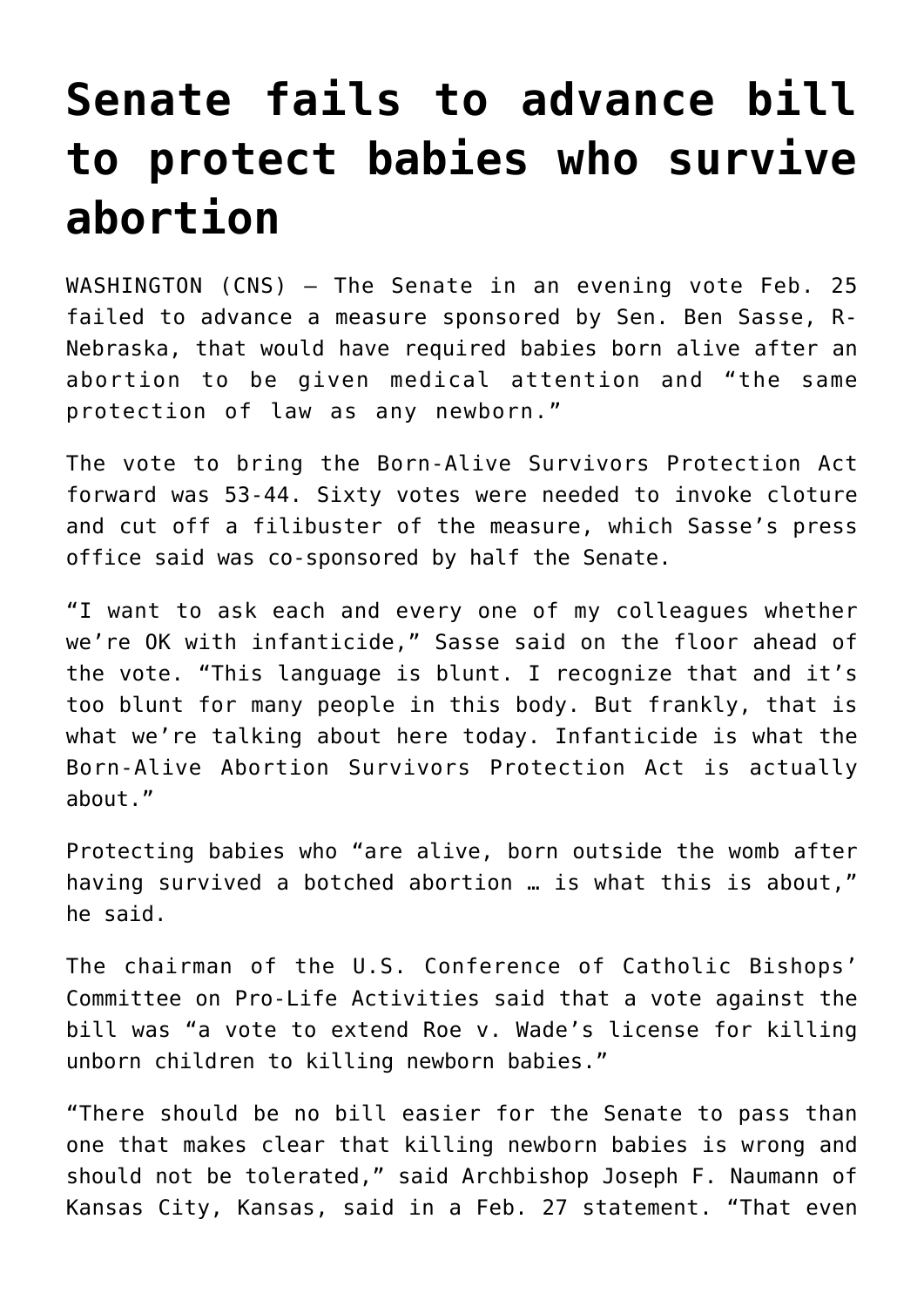one senator, let alone 44 senators voted against the Born-Alive Abortion Survivors Protection Act, is an injustice that should horrify and anger the American people and commit us to decisive political action."

He added, "The American people, the vast majority of whom support this bill, must demand justice for innocent children."

Kristan Hawkins, president for Students for Life of America, called Sasse's bill "the bare minimum standard for valuing infant life, as everyone should be able to look at a baby born during an abortion and understand that a humane response is required."

"Too many important votes are forgotten, but this one won't be. These kinds of tactics in which a win is a loss can disillusion voters, but allowing infants to die after being born alive will rally pro-life Americans when it counts."

On Feb. 4, Sasse called for senators' unanimous consent on his Born-Alive Abortion Survivors Protection Act, S. 311. "Everyone in the Senate ought to be able to say unequivocally that killing that little baby is wrong. This doesn't take any political courage," he said from the floor.

He invoked Senate Rule 14 to bypass the committee process on the bill. In response Sen. Patty Murray, D-Washington, blocked unanimous consent by objecting to the bill, arguing current federal law protects a child that survives an abortion.

The next day the chairman of the U.S. bishops' Committee on Pro-Life Activities called it "unconscionable" that the U.S. Senate failed to "unanimously declare to the nation that infanticide is objectively wrong."

"No newborn should be left to suffer or die without medical care. It is barbaric and merciless to leave these vulnerable infants without any care or rights," Archbishop Joseph F. Naumann of Kansas City, Kansas, said in a Feb. 5 statement.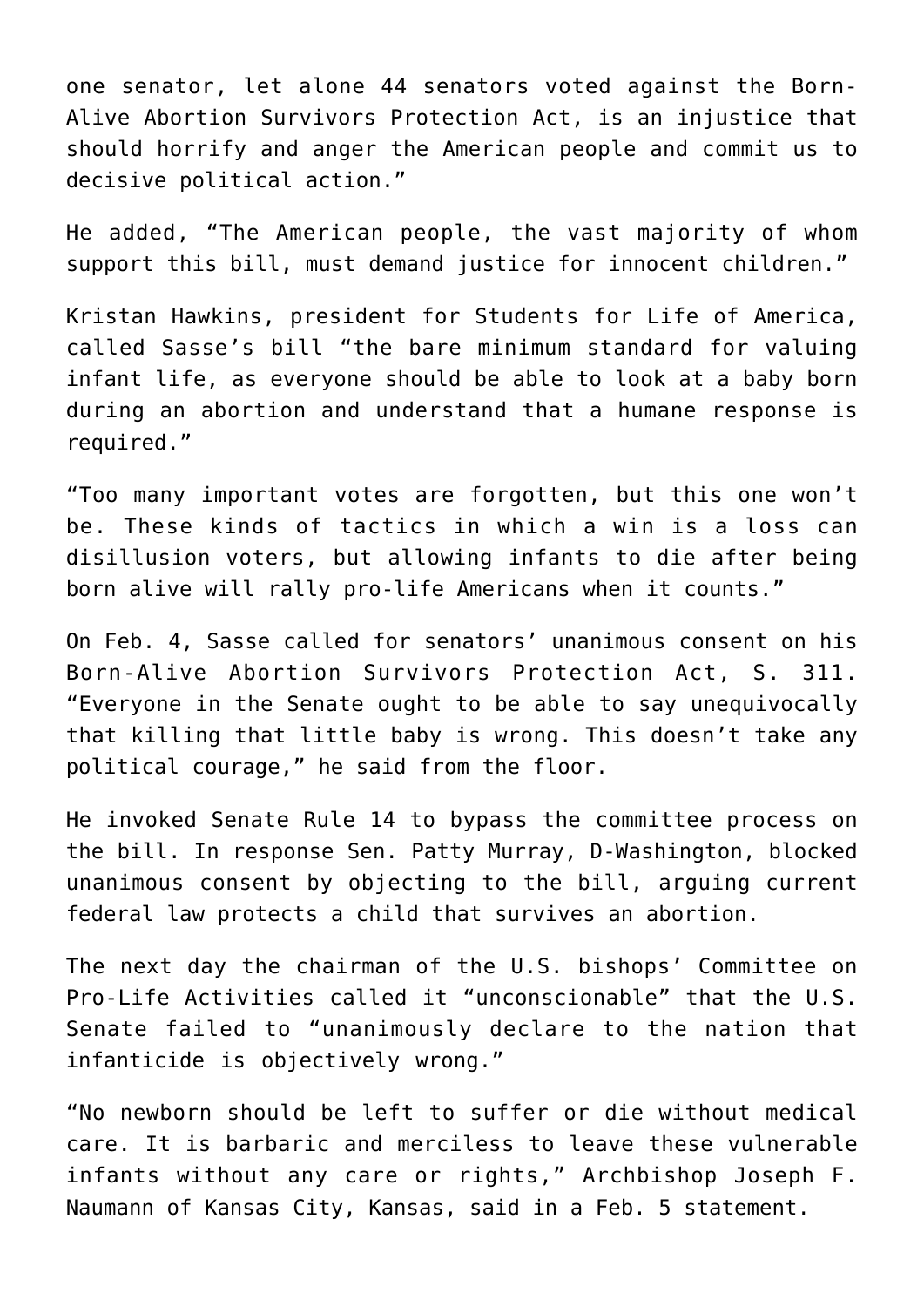After Senate Majority Leader Mitch McConnell, R-Kentucky, said Feb. 14 he was scheduling a roll-call vote for Feb. 25 to advance the bill, Sasse said he was thankful, because then "every American can know where their senator stands on the issue of infanticide."

"A lot of senators spend a lot of time telling people how they fight for the little guy," Sasse said in a Feb. 14 statement. "Well, here's the chance for them to prove it. We're going to have a vote on the Born-Alive Abortion Survivors Protection Act and everyone is going to have to put their name by their vote.

"It's cowardly for a politician to say they'll fight for the little guy but only if the little guy isn't an actual sevenpound baby who's fighting for life. It shouldn't be hard to protect newborn babies — let's pass this legislation."

In the aftermath of the failed vote to advance Sasse's bill Feb. 25, the next steps will be to reintroduce the measure and it would first be taken up by the Senate Judiciary Committee. Just when is a decision to be made by the chairman, Sen. Lindsey Graham, R-South Carolina.

A spokesman at Sasse's office told Catholic News Service Feb. 26 that procedurally, the same bill cannot be reintroduced for consideration, so the measure would be changed slightly.

In his remarks about S. 311, Sasse said it would not outlaw abortion at any stage of pregnancy. "This bill doesn't have anything to do with Roe v. Wade," he said, referring to the 1973 Supreme Court decision legalizing abortion nationwide. "This bill is exclusively about protecting babies that have been born and that are outside the womb."

Reaction to the failed vote in the Senate included a statement from Catherine Glenn Foster, president and CEO of Americans United for Life, who called the bill a "straightforward and common sense bill" and said the Senate's inability to advance